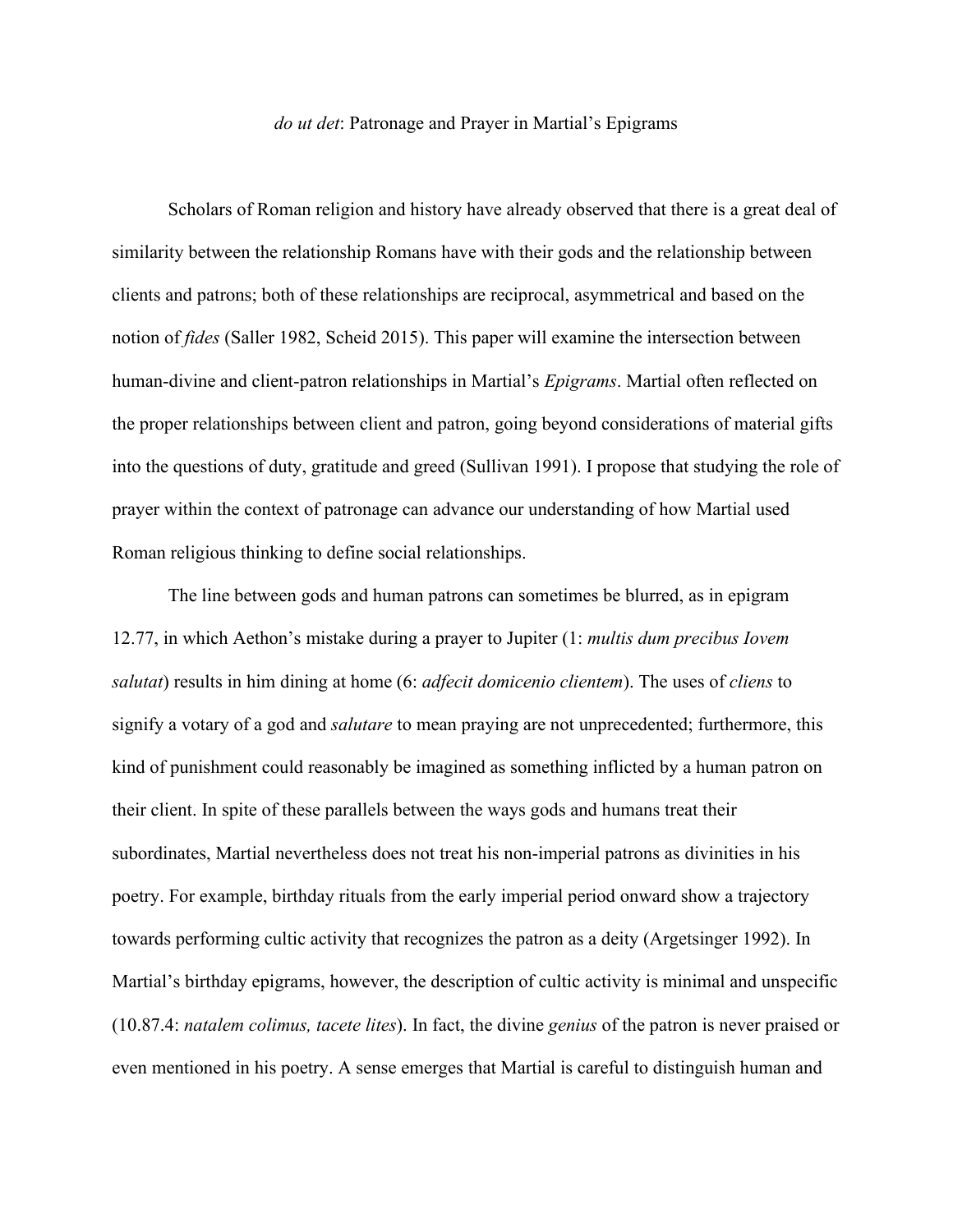divine actors in his poetry, especially in the sphere of social relations. Martial appears to create a triangular system in which clients, patrons and gods each play an important role: clients pray to gods for the wealth and wellbeing of their patrons, gods enrich the patrons, and patrons give gifts to their clients in exchange for their petitions and services. This system, like many other social relations in Martial, is best illustrated in satirical epigrams which make their misgivings apparent. For example, in epigram 1.99 Martial and his fellow clients pray for their generous patron Calenus to become even wealthier. Their prayers were granted (5: *audit vota deus precesque nostras*), but in turn Calenus became stingy and gave less to his clients. Similarly, 9.42 is a prayer to Apollo to grant his patron Stella a consulship, for which Martial will, in good Roman fashion, offer the god a sacrifice (8: *felix tunc ego debitorque voti*). The role of prayer in these epigrams is evidently not to ask for personal enrichment, but for the prosperity of the patron, which will in turn enrich the client.

Finally, I will turn to the role of the emperor within this system. Given the emperor's own divine status, his place in the "triangle" of gods-patrons-clients is at times ambivalent. On one hand, in 7.60 Martial can claim to Jupiter that his excessive prayers should not be looked down upon, since he prays for the emperor's sake, while he makes petitions for his own sake to the emperor (7-8: *te pro Caesare debeo rogare: pro me debeo Caesarem rogare*). This example shows that the emperor can be placed into the existing model as a human patron. The problem arises, however, with the identification of Domitian with Jupiter, which results in petitions made to the emperor being likened to prayers. In 8.24, Domitian is asked to be accessible for requests the same way Jupiter is always open to prayers and offerings (4: *offendunt numquam tura precesque Iovem*). Just as a god is expected to respond to individual prayers, so the emperor ought to allow himself to be asked and give back, if the petitioner deserves it (Nauta 2002).